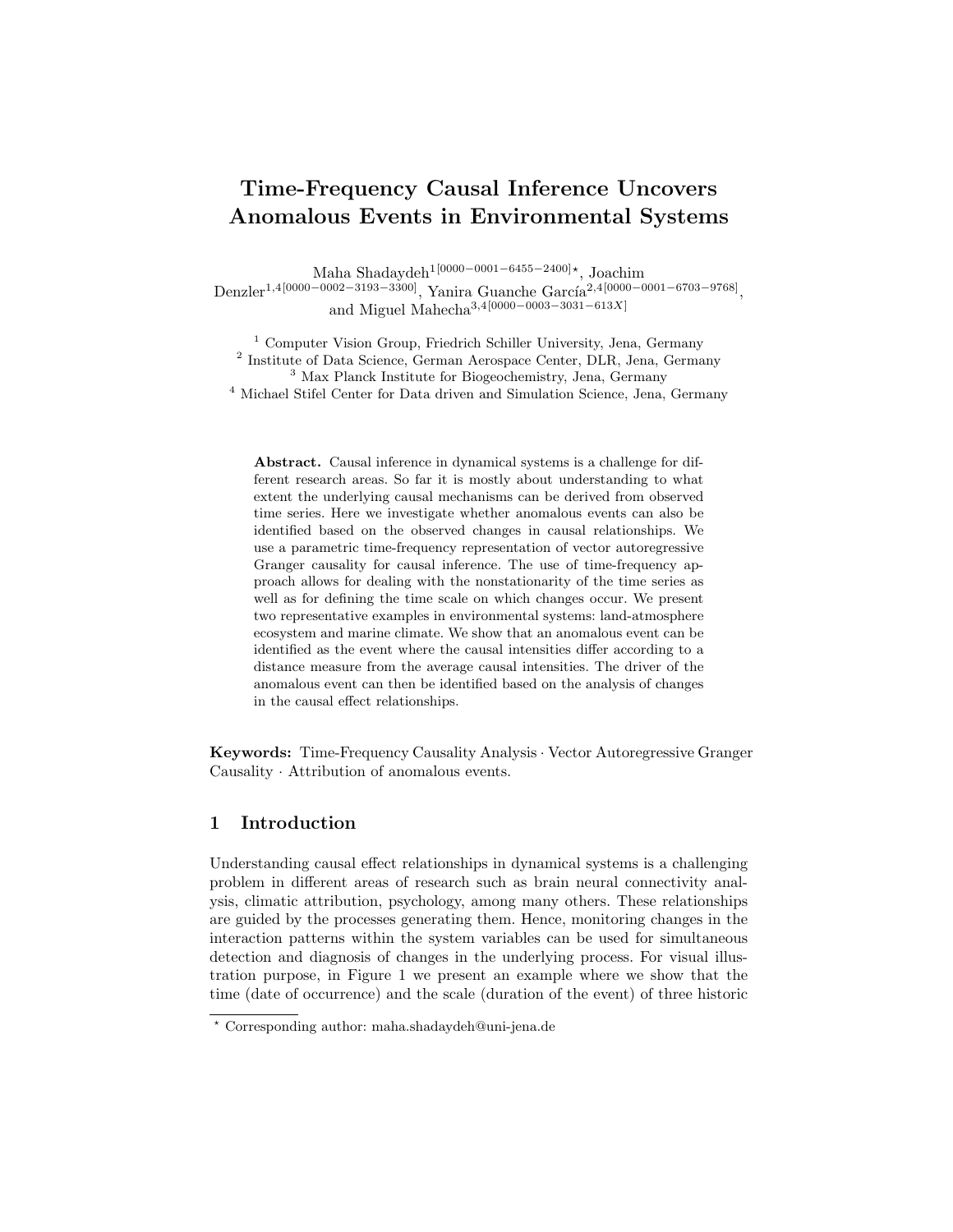

Fig. 1. Plots of sea level pressure (SLP), wind speed (W), and the magnitude-squared wavelet coherence of SLP and W. Data is extracted from the National Data Buoy Center for a buoy located near the Bahamas in the Atlantic Sea (23.838 N, 68.333 W). The high magnitude wavelet coherence correlates well with the time and duration of three historic hurricanes in year 2012: Isaac, Rafael, and Sandy. The white dashed line shows the cone of statistical significance.

hurricanes in the North Sea can be visualized using some correlation measure between two different marine variables namely: sea level pressure (SLP) and wind speed (W). This figure illustrates that, in a normal marine climate conditions, the wavelet coherence (a measure of the correlation between two variables in the time-frequency domain) is low, indicating that these variables are almost independent. However, during certain events, such as hurricanes, these variables start to show higher coherence that can be visualized on the time scale of 8 to 16 days.

To understand events in multivariate environmental time series, however, we need to go beyond monitoring correlation patterns and try to identify the driver of the event based on the analysis of the changes in the causal effect relationships between the variables. In this paper, we aim to build on this core idea for the detection and attribution of changes in environmental time series. To this end, we approach the problem in a way similar to fault detection and diagnosis in plants of automatic control systems [13, 31]. That is, we try to estimate the underlying models of different time intervals, and define change or anomaly based on how far is the estimated model of a certain time interval from an estimation of the true one. The change is then attributed to the variable(s) responsible for this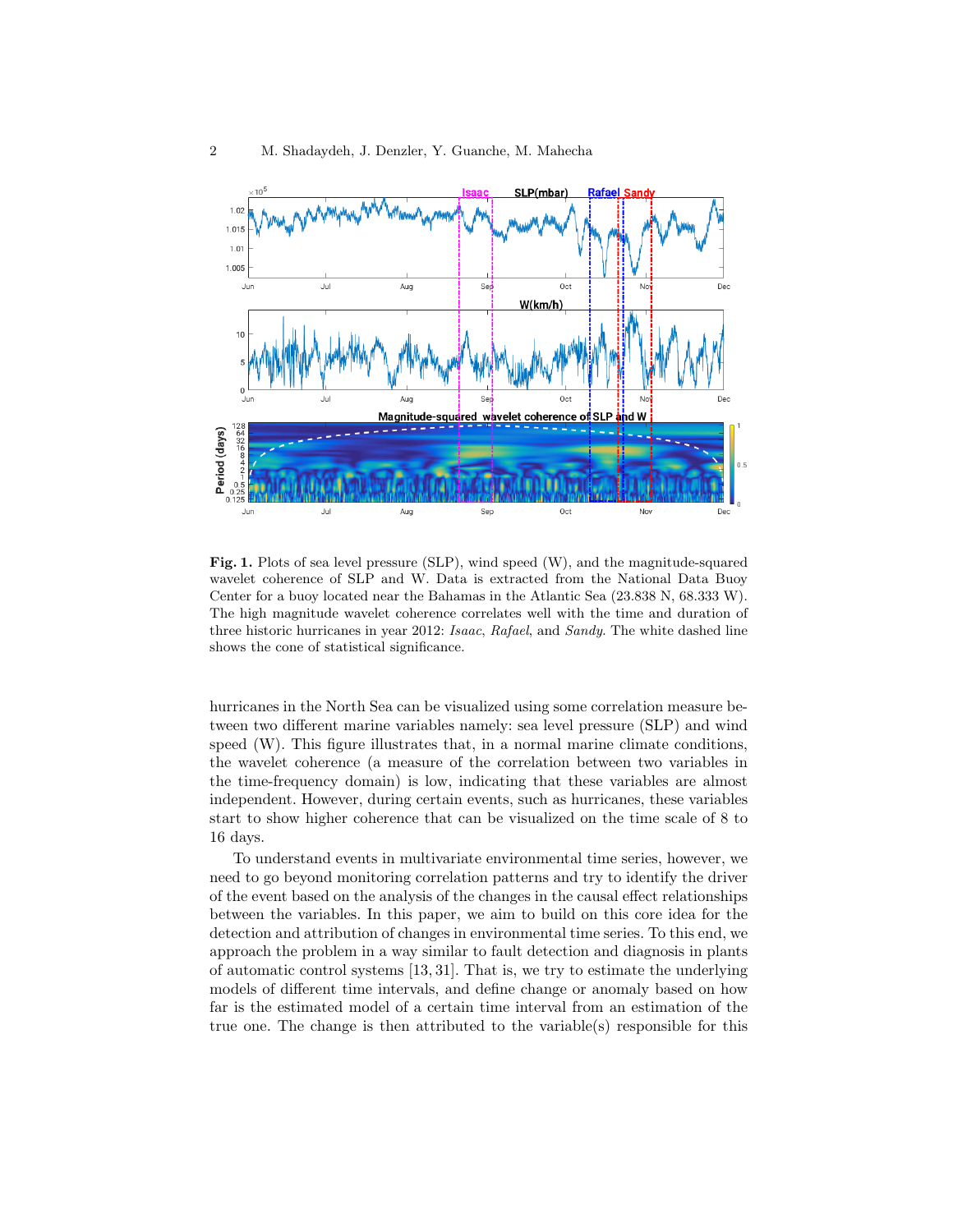change and is defined based on the overall change in its causal effects on other variables in the system.

Various causality measures have been reported in literature [21, 9]. Among many other linear regression-based models, Granger causality (GC) [15] is the most widely known method for causality analysis. GC is based on the idea that causes both precede and help predict their effects. Hence, GC mainly focuses on linear models which assumes that the causes and effects are separable. It has received intense research interest in neuroscience literature aiming to unravel the detailed circuitry underlying perception, cognition, and behaviour [25]. Several attempts in the literature have applied the concept of Granger causality to climatic attribution. The authors of [5] provide a review of the use of GC for the attribution of global warming. To overcome the shortcoming of the separability assumption in Granger causality, several causality analysis methods for nonlinear systems have been proposed so far. Examples include methods developed from transfer entropy, recurrence networks [12] and nonlinear extension of Granger causality [20, 19].

Despite the abundance of environmental data, data-driven causal inference methods remain at its infancy compared to other areas of research [11]. A major challenge particular to environmental data is that causal effect interactions occur on multiple temporal and spatial scales. Recently, the importance of using deep learning approaches for understanding Earth and ecological processes has been addressed in [23]. While deep learning as well as other non-linear methods are continuously under development, linear methods remain of great interest mainly for being strictly connected to the frequency domain representation of multivariate time series [10], which is of great advantage in the analysis of environmental data. This is due to the fact that enviromental time series most often contain trend and periodical components (diurnal and seasonal cycles) that can significantly mask the underling causality structure in time domain. Moreover, the impact of filtering and down sampling (the two necessary steps for time domain multiscale causality analysis in discrete systems) on causal inference has been only recently studied for linear discrete systems [27, 7]; and it still presents a major challenge in nonlinear systems [27]. For the black box of deep learning structure, such impact is still far from being comprehensible.

In this paper we present a method for simultaneous detection and attribution of changes in multivariate environmental systems based on time-frequency causality analysis. The causal effect relationships are extracted using the parametric frequency domain representation of Vector AutoRegressive Granger causality (VAR-GC) [16, 14] applied on a sliding time window. In particular we use the generalized partial directed coherence (gPDC) [6] method for causal inference which allows for causality analysis at different frequency components. After introducing the time-frequency causal inference method, we present two different examples in environmental systems, where we show that an anomalous event can be defined as this event where the causal intensities between the variables differ according to some statistical distance measure from the average dynamical be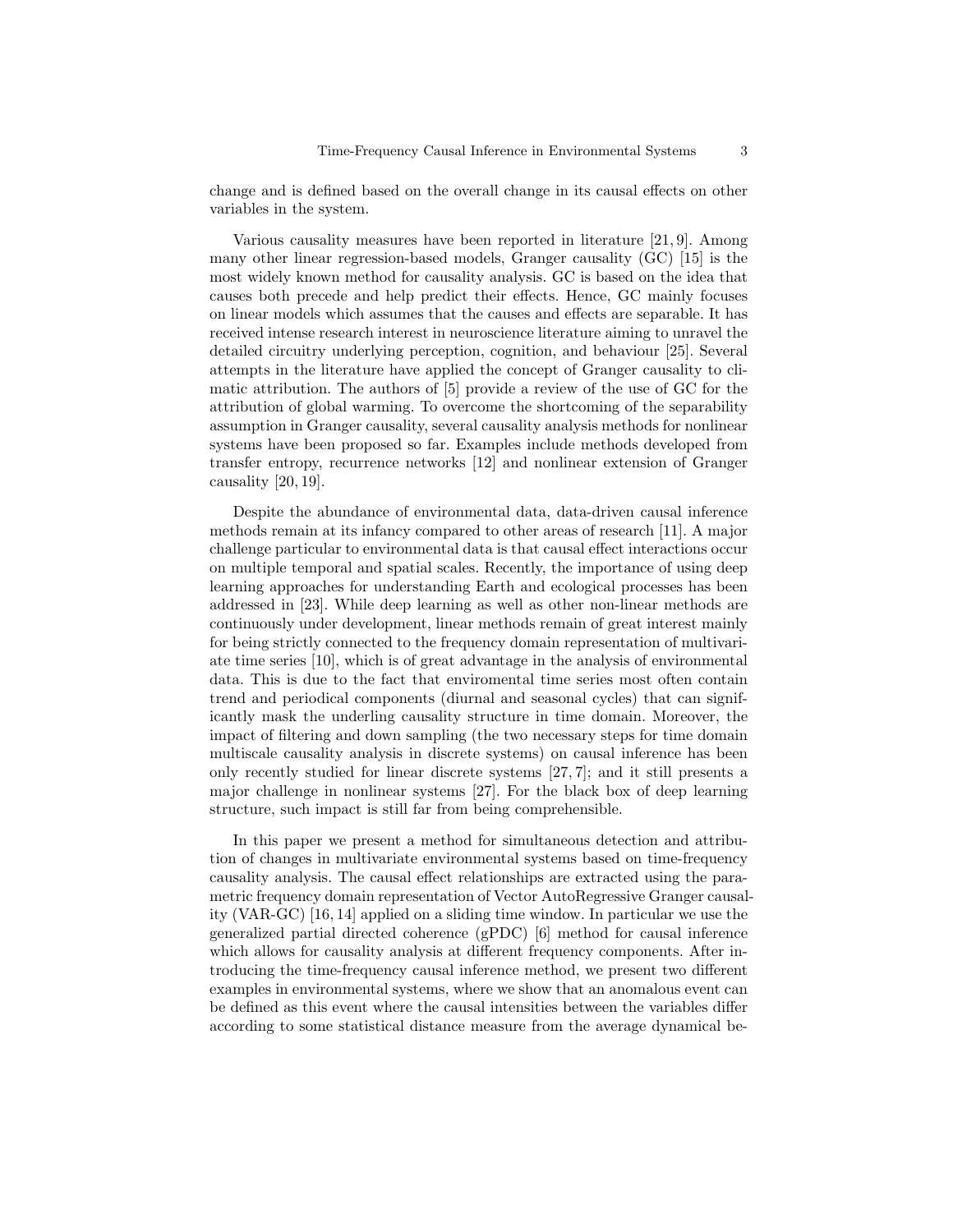haviour, and such anomalous event can be directly attributed to the variable(s) causing such deviation assuming that there is no hidden drivers.

## 2 Methodology

#### 2.1 Vector Autoregressive Granger Causality (VAR-GC)

Let  $S = \{X_k, 1 \leq k \leq N\}$  denote a discrete stationary stochastic process which constitutes of  $N$  real valued environmental variables. Given the length  $m$  time series  $x_k(n), n = 1, \ldots, m$  as the realizations of  $X_k, k = 1, \ldots, N$ , these time series can be represented by a pth order vector autoregressive model  $(VAR(p))$ of the form

$$
\begin{bmatrix} x_1(n) \\ \vdots \\ x_N(n) \end{bmatrix} = \sum_{r=1}^p A_r \begin{bmatrix} x_1(n-r) \\ \vdots \\ x_N(n-r) \end{bmatrix} + \begin{bmatrix} \epsilon_1(n) \\ \vdots \\ \epsilon_N(n) \end{bmatrix},
$$
 (1)

The residuals  $\epsilon_k, k = 1, ..., N$  constitute a white noise stationary process with an  $N \times N$  residual covariance matrix  $\Sigma$ . The model parameters at time lags  $r = 1, \ldots, p$  are predefined by

$$
A_r = \begin{bmatrix} a_{11}(r) & \dots & a_{1N}(r) \\ \vdots & \ddots & \vdots \\ a_{N1}(r) & \dots & a_{NN}(r) \end{bmatrix} . \tag{2}
$$

The elements of the matrix  $A_r$ ,  $a_{ij}(r)$  quantify the causal link from  $x_j$  to  $x_i$  at time lag r. The model order  $p$  defines the maximum lag used to estimate causal interactions. It can be estimated using either Akaike [3] or Bayesian Criterion [24]. The model parameters  $a_{ij}(r), i, j = 1, \ldots, N, r = 1, \ldots, p$  can then be estimated using for example the method of Least Squares (LS) [17].

It should be noted that the use of the  $VAR(p) \text{ model } (1)$  makes no assumption on the mechanism that produced the data (for example whether it is a linear one) except that the model itself exists and is stable [4].

The time domain VAR-GC of  $x_i$  on  $x_j$  conditioned on all other variables is defined by the likelihood ratio [14, 1]

$$
\gamma_{i \to j} = \ln \frac{|\Sigma_j^{i-}|}{|\Sigma_j|},\tag{3}
$$

where  $\Sigma_j$  and  $\Sigma_j^{i-}$  are the covariance matrices of the residual  $\epsilon_j$  associated to  $x_i$  using the full and reduced model (after eliminating  $x_i$ ) respectively. The conditional MVAR GC (3) thus quantifies the degree to which the past of  $x_i$ helps predict  $x_j$ , over and above the degree to which  $x_j$  is already predicted by its own past and the past of variables other than  $x_i$ .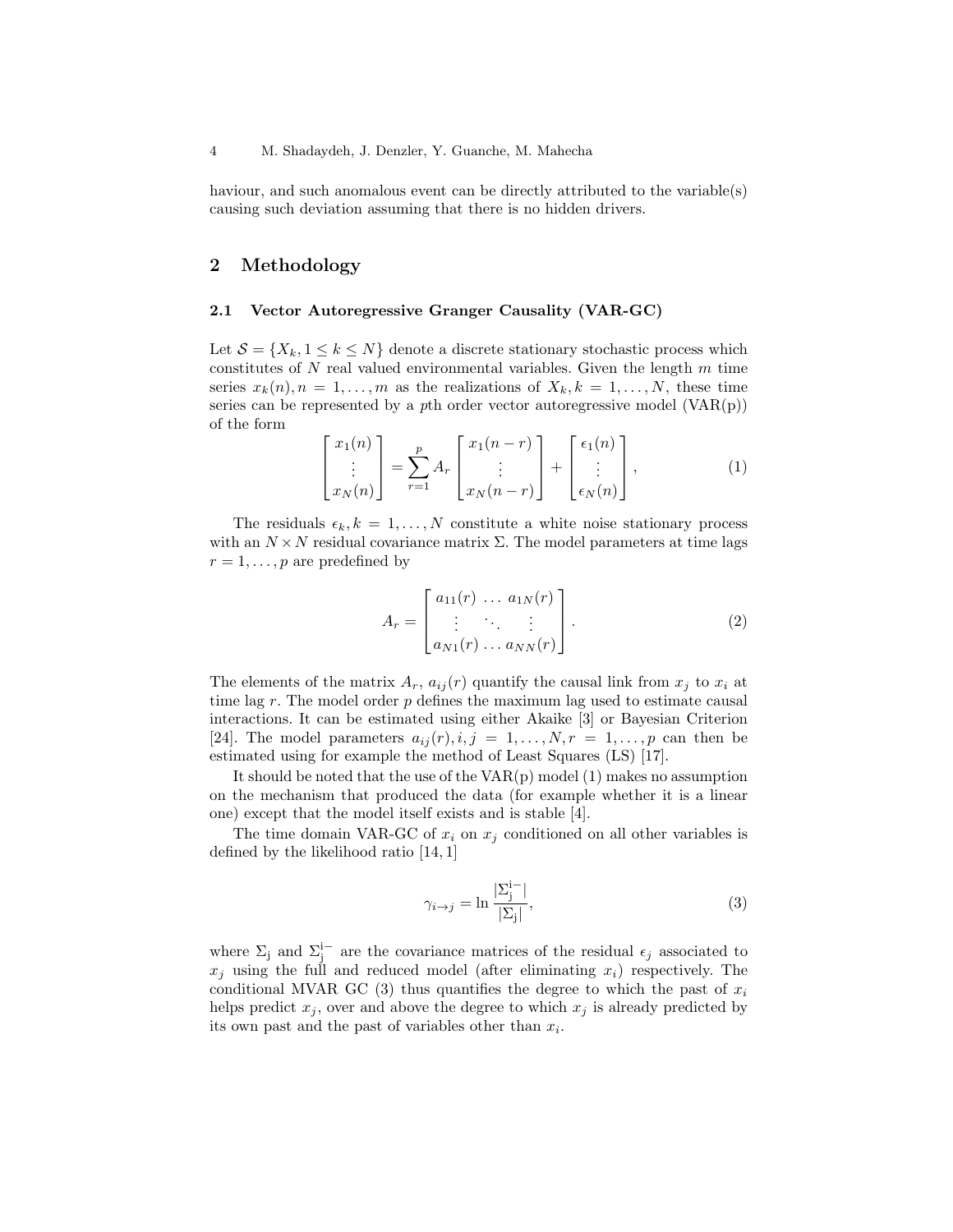## 2.2 Frequency Domain VAR-GC: the Generalized Partial Directed Coherence (gPDC)

As noted above, environmental time series most often contain periodical components (diurnal and seasonal cycles) that can significantly mask the underlying causality structure in time domain. Removal of these periodic components might degrade causal inference [7]. In previous work [26] we have shown through comparison between time and frequency domain causality analysis of environmental time series that time-domain GC might result in several spurious causal links due to the presence of periodic components. Hence, the use of spectral-domain analysis enables change detection in certain frequency bands where for example the influence of trends (low frequency) or daily and seasonal cycle can be excluded.

The causal relation from  $x_i$  to  $x_j$  is described in the frequency domain via the generalized partial directed coherence (gPDC) [6]:

$$
g\pi_{i\to j}(f) = \frac{\frac{1}{\sigma_{jj}}\overline{A}_{ji}(f)}{\sqrt{\sum_{k=1}^{m}\frac{1}{\sigma_{kk}^2}|\overline{A}_{ki}(f)|^2}},\tag{4}
$$

where  $\overline{A}_{ij}(f), i, j = 1...N$  are the elements of the matrix  $\overline{A}(f) = I - A(f)$ where  $A(f)$  is the Fourier transform of  $A(r)$ ,  $r = 1, \ldots, p$ :

$$
A(f) = \sum_{r=1}^{p} \mathbf{A}_r z^{-r} |_{z=e^{i2\pi f}},
$$
\n(5)

and  $\sigma_{ii}^2$  are the diagonal entries of the residual covariance matrix  $\Sigma$ . The value of  $g\pi_{i\rightarrow j}(f)$  represents the causality strength of  $x_i$  on  $x_j$  as compared to all of  $x_i$ 's interactions to other variables. Nullity of  $g\pi_{i\to j}(f)$  indicates absence of Granger causality from  $x_i$  to  $x_j$  at the normalized frequency f. Note that the normalizing term in the denominator in Eq. 4 is selected such that  $0 \leq |g\pi_{i\to j}(f)| \leq 1$ .

## 2.3 Event Detection and Attribution based on Time-Frequency Causality Analysis

A major issue in causal inference in environmental data is that the underlying system is most often a time-varying one. To deal with this issue, one can use for example an adaptive system such as the Kalman filter [2] or a sliding time window approach where the system is assumed to be time-invariant. In this paper we use the latter solution, i.e. we extract changes in the causal intensities by calculating the gPDC on selected time windows where the stationarity assumption is assumed to hold. To this end, for each time window, the model order is first estimated using Bayesian criterion and the model parameters are estimated using the LS method. The spectral causal effect values are then calculated using Eq. 4. The estimated spectral causal effect intensities serve as an approximation of the pairwise sub-models. The accuracy of this approximation depends on several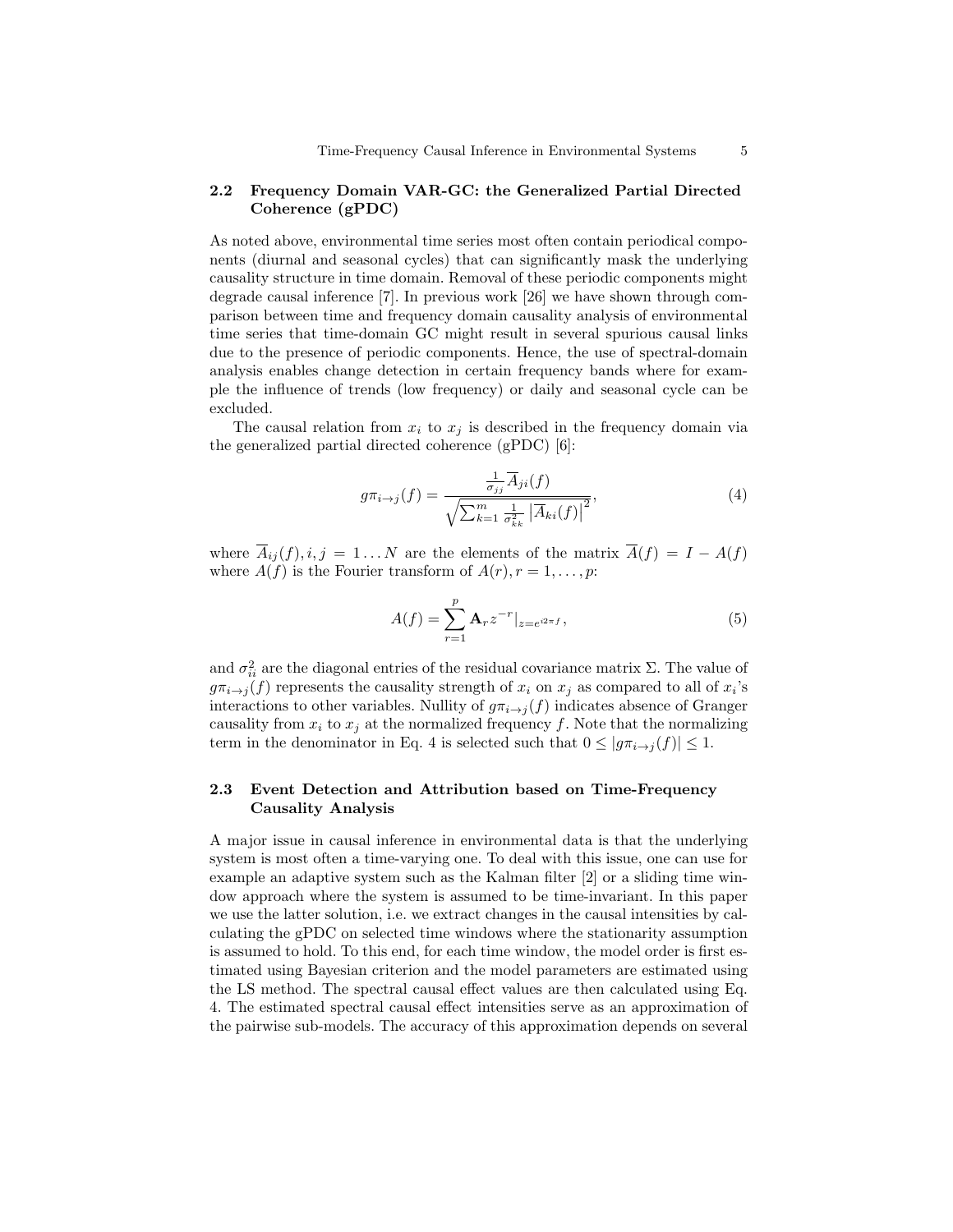factors such as the sample size in the selected time window, the method used for model order estimation, as well as the procedure used for the identification of the model parameters.

The authors of [28] presented an extensive study on the asymptotic distribution of the partial directed coherence when applied to multichannel electroencephalographic data. They proved that for a stable stationary Gaussian  $VAR(p)$ process, the maximum likelihood estimator  $|\pi_{i\to j}(f)|^2$  is consistent and asymptotically normally distributed if  $|\pi_{i\to j}(f)|^2 \neq 0$ , while  $|\pi_{i\to j}(f)|^2 = 0$  indicates an absence of causal link between the time series. Hence the PDC measure provides means of comparing different strengths of connectivity between the observed time series. For non-zero values, the asymptotically normal behaviour degenerates into that of a mixture of  $\chi$  variables allowing the computation of threshold for connectivity tests [28].

Under similar assumptions, the results of [28] can be directly extended to multivariate environmental data. Accordingly, comparison of the causal intensities in a certain time interval, and in the desired frequency band, with the average causal intensities (the mean value of the gPDC calculated over several realizations) can be utilized in principle to simultaneously detect and attribute anomalous events. The anomalous events here are meant to be those time windows where the causal effect intensities show, according to some distance measure, considerable deviation from the average causal intensities. The detected anomalous event can be then attributed to the variable(s) causing such deviation and is defined based on the change in its causal effect intensities on other variables.

Let us assume that we have L different realizations or different time intervals of the process S and let  $g\pi_{i\to j}^l(f), i, j = 1, \ldots, N$  denote the causal intensities for realizations  $l, l = 1, \ldots, L$ . We define the average causal intensity of  $x_j$  on  $x_i$ at frequency  $f$  as

$$
\overline{g\pi}_{i\to j}(f) = \frac{1}{L} \sum_{l=1}^{L} |g\pi_{i\to j}^l(f)|.
$$
 (6)

An event or time interval  $l$  is defined as anomalous if the causal intensities  $g\pi_{i\rightarrow j}^{l}(f), i, j = 1, \ldots, N$  over a frequency band  $f_1 \leq f \leq f_2$  is significantly higher than the average causal intensities  $\overline{g\pi}_{i\to j}(f)$ . In this paper we use the difference in the area under the two causal intensity curves for statistically significant values as a distance measure, however, other distance measures can be applied as well.

For statistical significance test against the null hypothesis of absence of a causal link, i.e.  $|g\pi_{i\to j}(f)|^2 = 0$ , we used two different tests. The first is the permutation test where we first generate permutations of the time series, calculate the gPDC values, and then take the maximum of the gPDC values over all permutations at each frequency. The second statistical significance test is the the Fourier Transform (FT) surrogate method [29] where time series surrogates can be generated by substituting the phase of the FT of the time series with a realization of uniformly distributed random variable in the range  $[0, \pi)$  while keeping the amplitude of the FT the same. The FT surrogate method gives a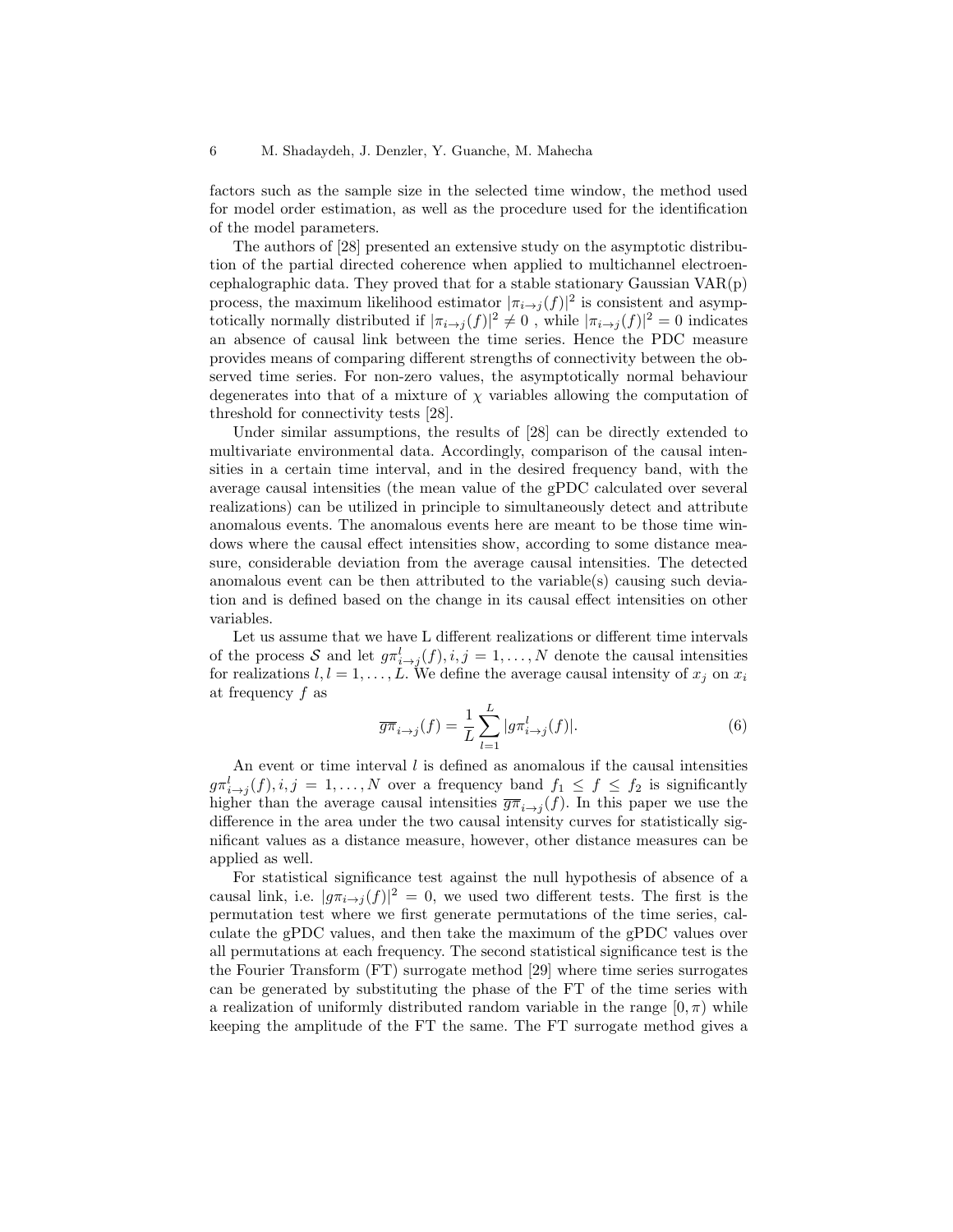

Fig. 2. The deviation of the causal effect intensities from the average ones during the months of August in years 2001-2013 summed over all variables and normalized to the [0-1] range. The peak in year 2003 correlates with the summer heatwave in France in August 2003.

more strict confidence interval when compared to other statistical significance tests of gPDC [10].

Different anomaly detection methods can then be utilized to classify events as normal or anomalous. For example, a simple approach for anomalous event detection would be to use a fixed percentile of the  $\chi^2$  distribution of the distance measure as a threshold to detect anomalous events.

## 3 Experimental Results

#### 3.1 Event Detection and Attribution in Ecological Time Series

Understanding causal effect relationships are essential to understand ecosystem behaviour under climate change conditions. A particular cause of concern is the question of how ecosystem functioning (e.g. land-atmosphere exchange processes of CO2, water, and energy) are affected during unusual hydro-meteorological conditions [18]. This experiment aims to investigate the causal effect relationships between air temperature (T), vapour pressure deficit (VPD), latent energy (LE) and net ecosystem exchange (NEE). Experiments are performed on the real half-hourly meteorological observations and land flux eddy covariance data measured at the flux tower site of Puechabon-France spanning years 2001-2013 [22].

For the gPDC time-frequency analysis, we adopted a sliding time window approach of length 1440 (30 days by 48 samples/day) and followed the steps in Section 2.3: the model order and parameters are estimated for each time window, then the spectral causal effect values are calculated using Eq. 4. The summation of the absolute difference between the causal effect intensities of the system within the month of August over years 2001-2013 and the average causal intensities (average of the causal intensities in the month of August over 13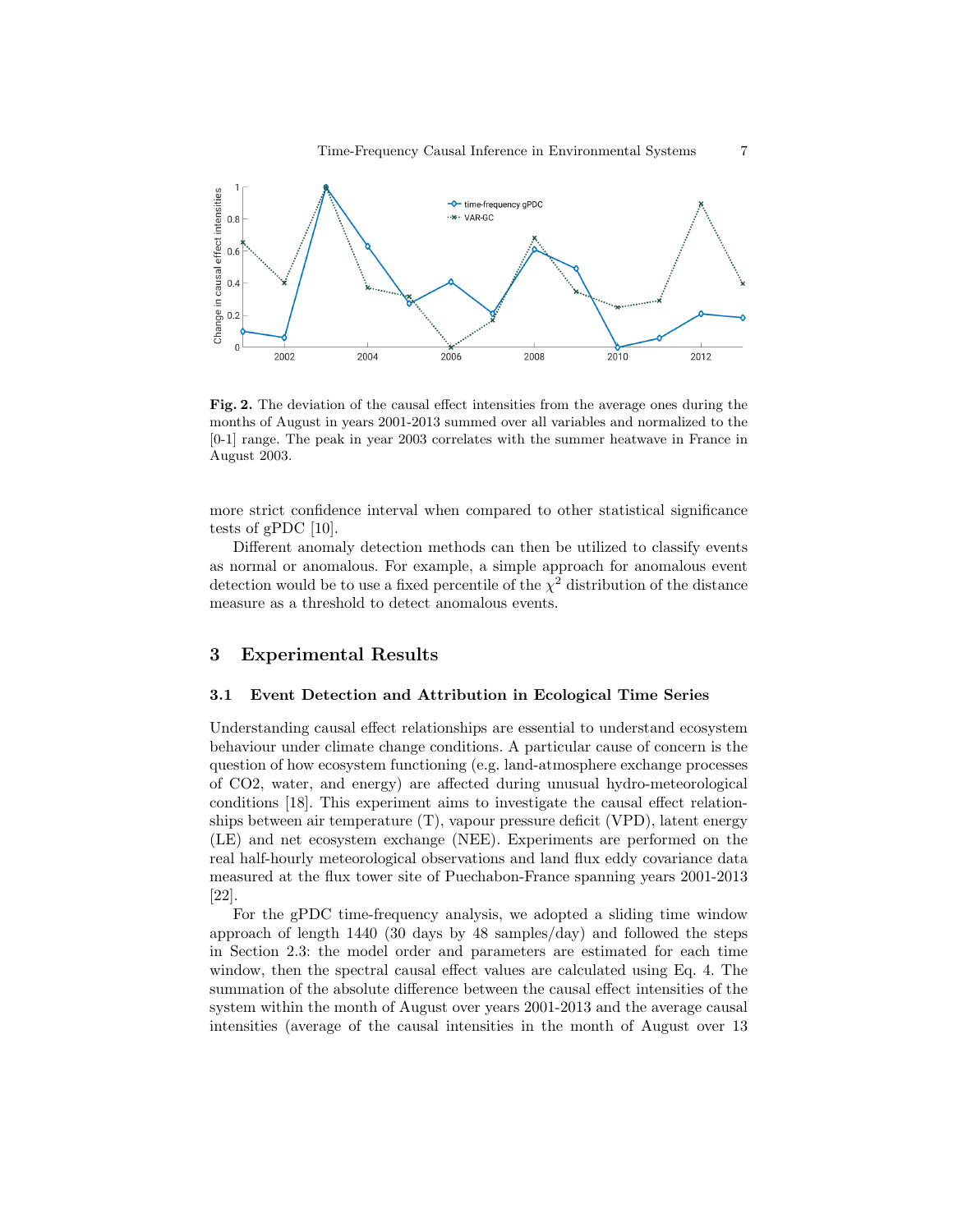

Fig. 3. Plots of the causal effect intensities  $|g\pi_{i\to j}(f)|$  of the four variables T, VPD, NEE, LE measured at the flux tower site of Puechabon-France during the heatwave in August 2003 (solid blue line) when compared to the average causal intensities  $\overline{g\pi}_{i\to j}(f)$ of similar summer period within years 2001-2013 (red dashed line). The threshold for statistical significance estimated using permutation test and the FT surrogate test is shown in the dashed-dotted line and gray area respectively.

years) over all variables is calculated. Note that in the calculation of this change we excluded the values of gPDC that are not statistically significant.

Similar experiment is performed using time domain VAR-GC as defined in Eq. 3 . Figure 2 shows the comparison between the proposed time-frequency gPDC-based method and the time domain VAR-GC. Both approaches shows clear peak in August 2003 which correlates with the historic heatwave in France in August 2003. For the VAR-GC, however, we can notice another clear peak in year 2012. Although we have no ground truth to present quantitative comparison between the two methods, to the best of our knowledge, no historical event has been recorded in August 2012.

In Figure 3, we compare the pairwise causal intensities of August 2003 with the average pairwise causal intensities of the months of August in years 2001-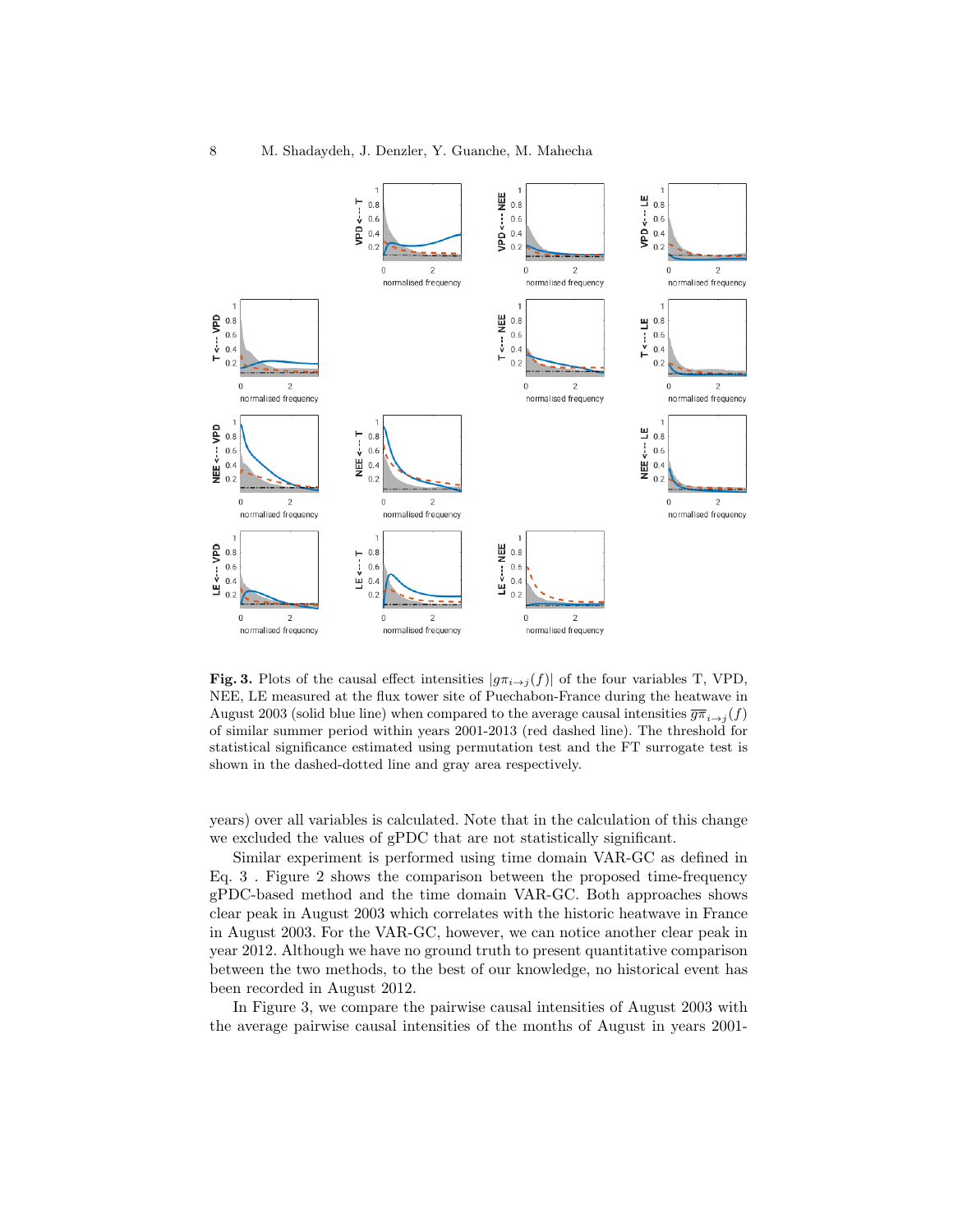

Fig. 4. Plots of the causal effect intensities  $|g\pi_{i\to j}(f)|$  of the four variables T, VPD, NEE, LE measured at the flux tower site of Puechabon-France during during August 2002 (blue solid line) when compared to the average causal intensities  $\overline{g\pi}_{i\to j}(f)$  of similar summer period within years 2001-2013 (red dashed line). The threshold for statistical significance estimated using permutation test and the FT surrogate test is shown in the dashed-dotted line and gray area respectively.

2013. It can be observed that there is considerable change in the causal intensity of  $T \rightarrow VPD$  in the high frequency range which corresponds to a short term change (half an hour up to two hours); there is also clear increase in the causal intensity of  $VPD \rightarrow NEE$  at the low frequency range (long term change) pointing towards an increase in water stress on ecosystem functioning; other causal effect intensities however remain the same. Comparing similar results for year 2002 (Figure 4), shows that while in a normal summer, such as in year 2002, the causal intensities match well with the average behaviour of the system, the ones in 2003 show clear deviation in the system dynamics from the average behaviour with T being the main driving variable.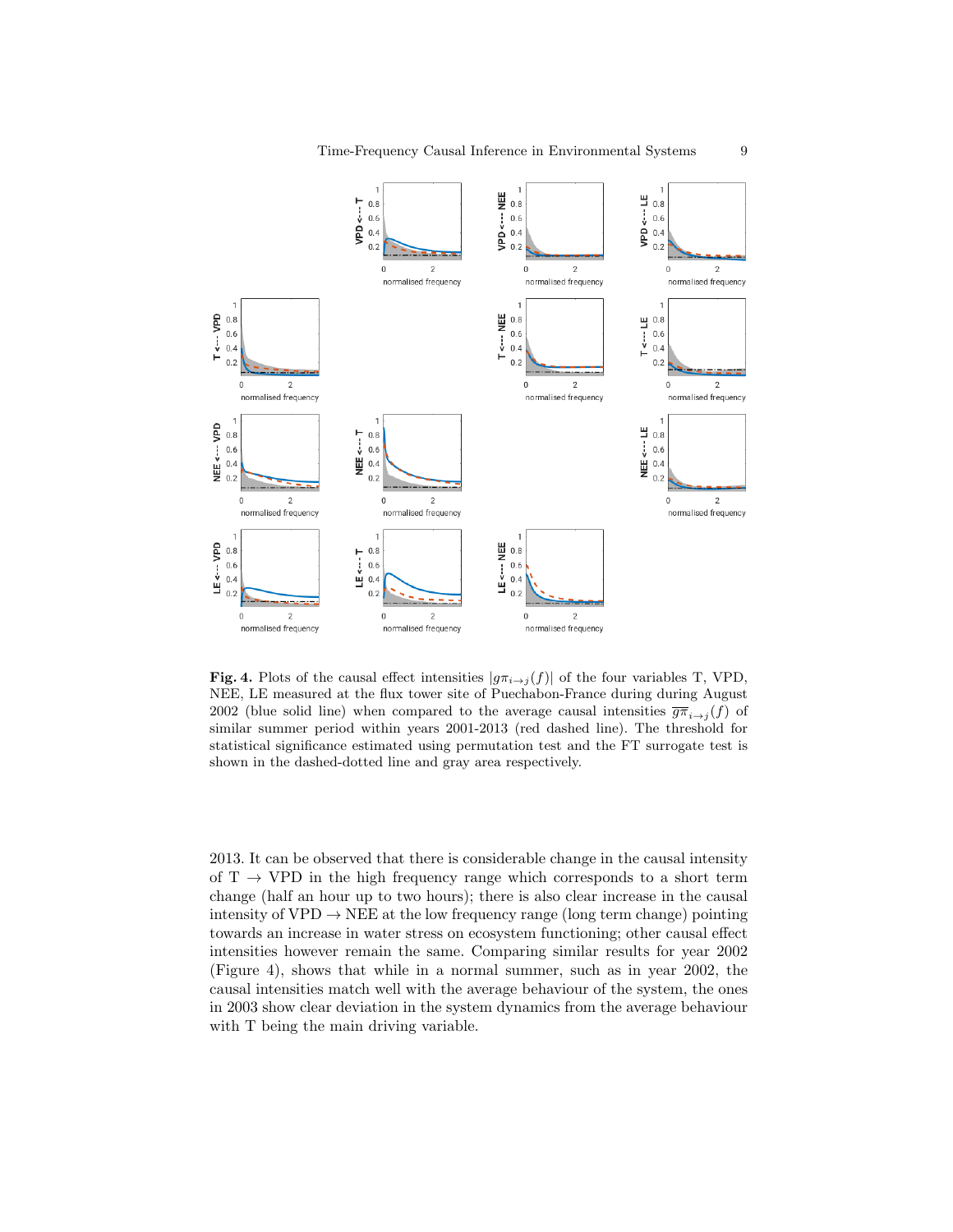

Fig. 5. Changes in the causal effect intensities of all the extracted segments within the six months period of the data (June 2012 until November 2012) when compared to the average causal intensities summed over all variables and normalized to the [0-1] range. For the time-frequency analysis using the generalized partial directed coherence (gPDC), the high change values correlate highly with the three hurricanes: Issac (from Aug. 21 to Sept. 03, 2012), Rafael (from Oct. 12 to Oct. 26, 2012), and Sandy (from Oct.22 to Nov. 02., 2012). The peak on the first week of July is due to a tropical storm. The rectangles show the start and end dates of the hurricanes. The dates of the markers correspond to the dates of the center of the segments, each of length 20 days.

## 3.2 Event Detection and Attribution in Marine Climate Time Series

In this example we study the causal effect relationships within three climate marine variables: sea level pressure (SLP), wind speed (W), and wave height (Hs). Time series data of a buoy located near the Bahamas in the Atlantic Sea (23.838 N, 68.333 W) were extracted from the National Data Buoy Center (http://www.ndbc.noaa.gov/) and used in this experiment (same data used in Figure 1). The time series comprises six months of hourly data, from June 2012 until November 2012. This period corresponds to the Atlantic hurricane season, which in that year was especially active [8].

For the gPDC spectral analysis, we used a sliding hamming window to extract segments of length 480 samples (20 days by 24 sample/day) with  $25\%$ overlap. Figure 5 shows the changes in the causal effect intensities of all extracted segments within the six months period of the data when compared to the average causal intensities for both the VAR-GC and the gPDC methods. The high change values of the proposed gPDC-based method correlate highly with the three historic hurricanes Issac, Rafael and Sandy of the year 2012 as shown in Figure 1. The peak on the first week of July is due to a tropical storm.

It can be even visually verified that applying any fixed percentile threshold to the VAR-GC and gPDC-based causal intensities-change measures (Figure 5) for the detection of anomalous events would reveal that the proposed method has higher detection accuracy of the hurricanes and less false positive detection.

Figure 6 shows the plots of the pairwise causal effect relationships at different time windows when compared to the average causal intensities. For a time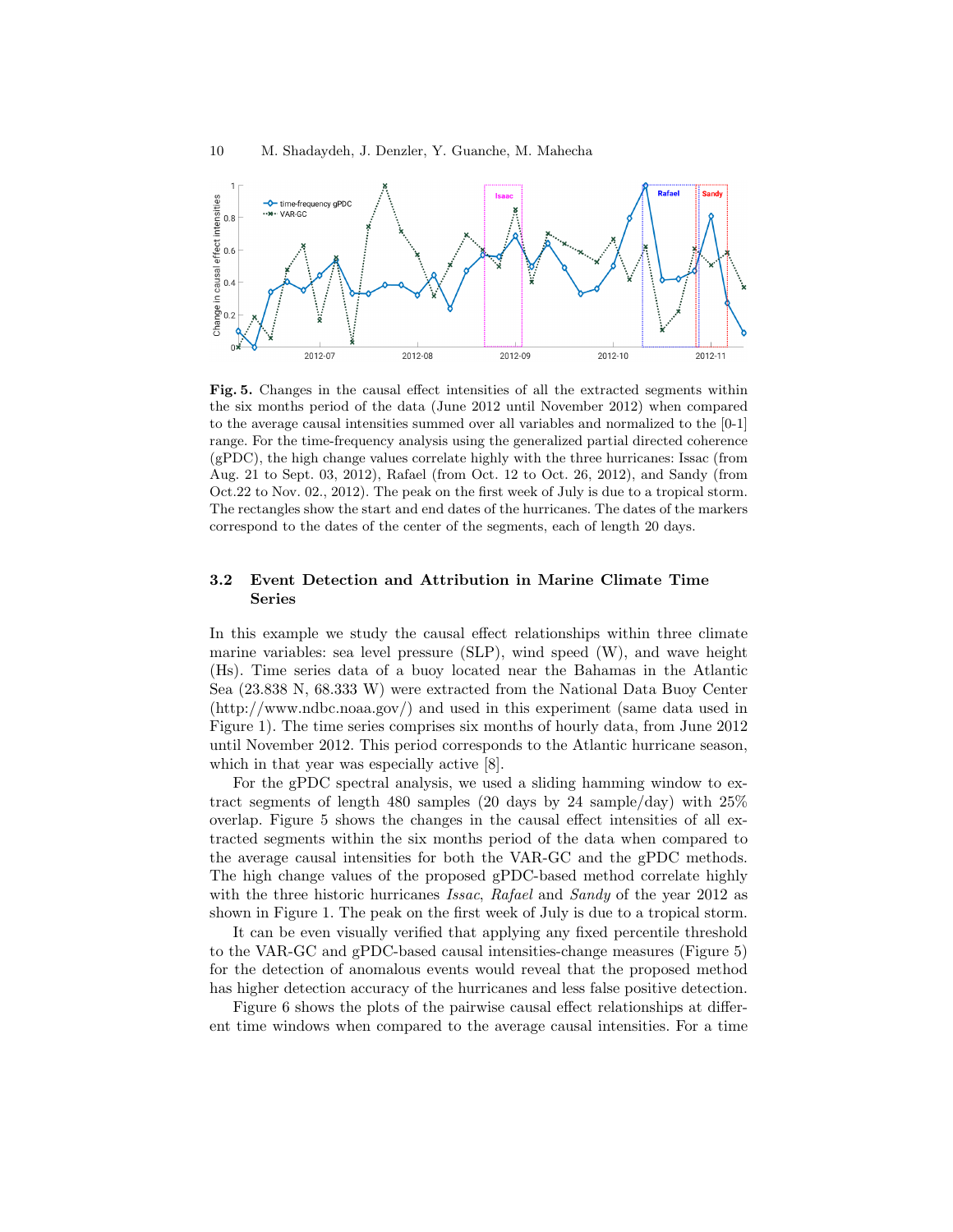

Fig. 6. Plots of the causal effect intensities  $|g\pi_{i\to j}(f)|$  (solid blue line) of the three marine climate variables: sea level pressure (SLP), wave height (Hs), and wind speed (W) during normal sea conditions (a), hurricane Issac (from Aug. 21 to Sept. 03, 2012) (b), hurricane Rafael (from Oct. 12 to Oct. 26, 2012) $(c)$ , and hurricane Sandy (from Oct.22 to Nov. 02., 2012) (d). The red dashed line shows the average causal intensities  $\overline{g\pi}_{i\to j}(f)$  over all segments within the six months period of the data (June 2012 until November 2012). The threshold for statistical significance estimated using permutation test and the FT surrogate test is shown in the dashed-dotted line and gray area respectively.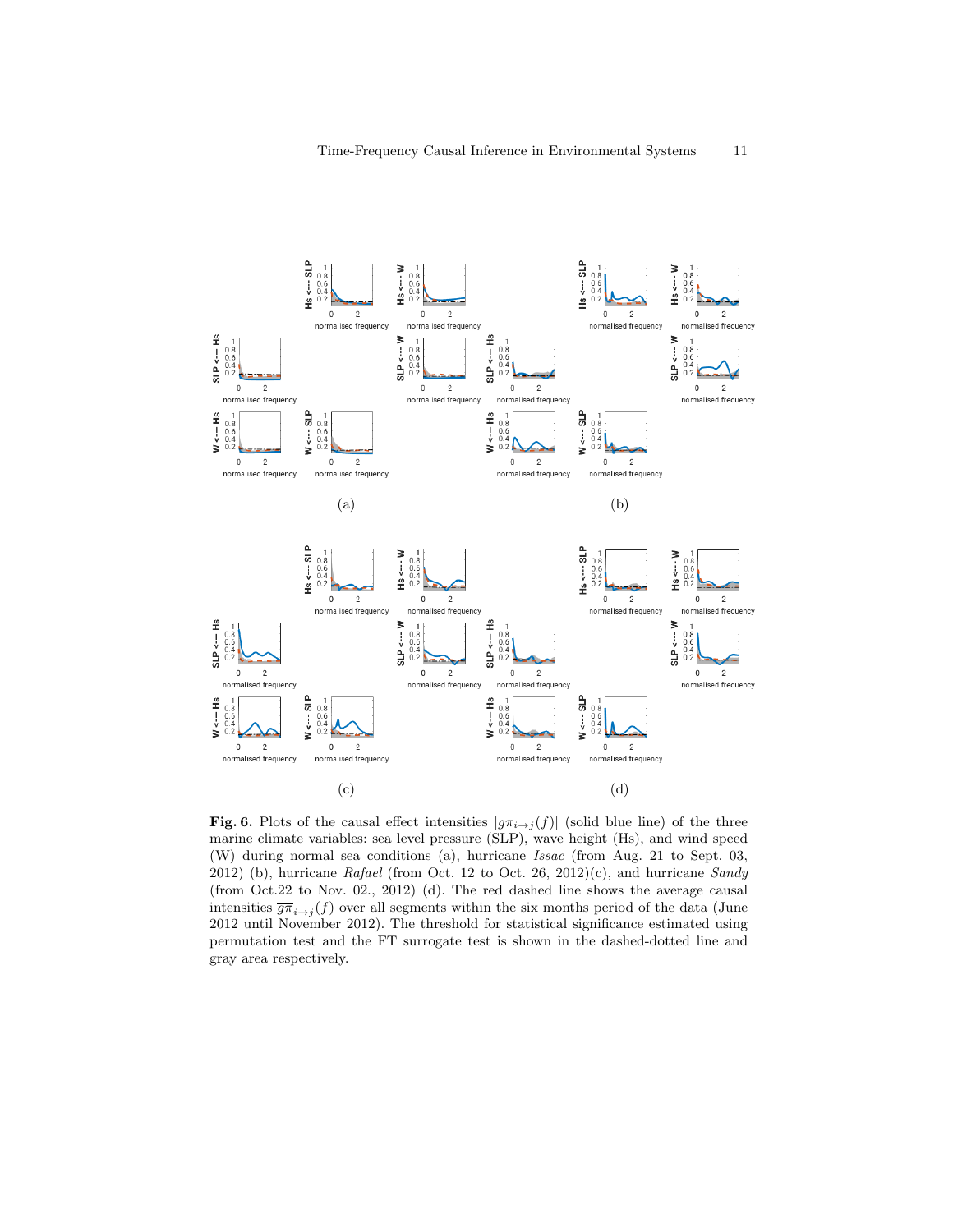#### 12 M. Shadaydeh, J. Denzler, Y. Guanche, M. Mahecha

window with normal sea conditions, the causal effect relationships are either statistically insignificant or match well with the average causal intensities. For hurricane Isaac however, there is an increase in the causal effect intensities, particularly the causal effect of W on other variables. During hurricanes Rafael and Sandy, we can notice an increase in the causal effect of SLP on other variables. Interestingly, this increase is particularly high at the frequency that corresponds to the semi-diurnal (twice-daily) cycle of the atmospheric pressure. The differences in the causal effect patterns of these three hurricanes can be related to the trajectories of the hurricanes compared to the location of the buoy where the data were recorded: Rafael and Sandy passed much closer to the Bahamas than Isaac.

It should be noted that the proposed attribution method is based on the assumption that there are no unobserved drivers. To account for hidden drivers, the presented approach can be extended by using a state-space model with latent variables instead of the VAR model. For highly nonlinear causal effect relationship with hidden confounding, the concept of detecting anomalous event based on the changes in the causal effect relationships is currently being explored by the authors using deep learning approach along with domain knowledge integration [30].

## 4 Conclusions and Future Work

In this paper, we have presented an attribution scheme for changes in environmental data based on the analysis of the causal effect relationships in multivariate environmental time series. The coupling between the used variables is assumed to be well represented by a vector autoregressive (VAR) model. The causal effect relationships are extracted using the generalized partial directed coherence. Through some representative examples in environmental systems, we have shown that an anomalous event can be detected as the one where the causal intensities between the variables differ according to some statistical measure from the average causal intensities. Moreover, the analysis of the causal effect patterns allows for understanding these events and defining the time scale on which changes occur. Current research work is directed towards the development of methods that are able to integrate the presented approach with domain knowledge for improved anomalous event detection and classification in a spatiotemporal context as well as towards using adaptive time window selection instead of the fixed-size window used in this study.

## Acknowledgments

The authors thank the Carl Zeiss Foundation for the financial support within the scope of the program line "Breakthroughs: Exploring Intelligent Systems" for "Digitization — explore the basics, use applications". This work used eddy covariance data acquired and shared by the FLUXNET community.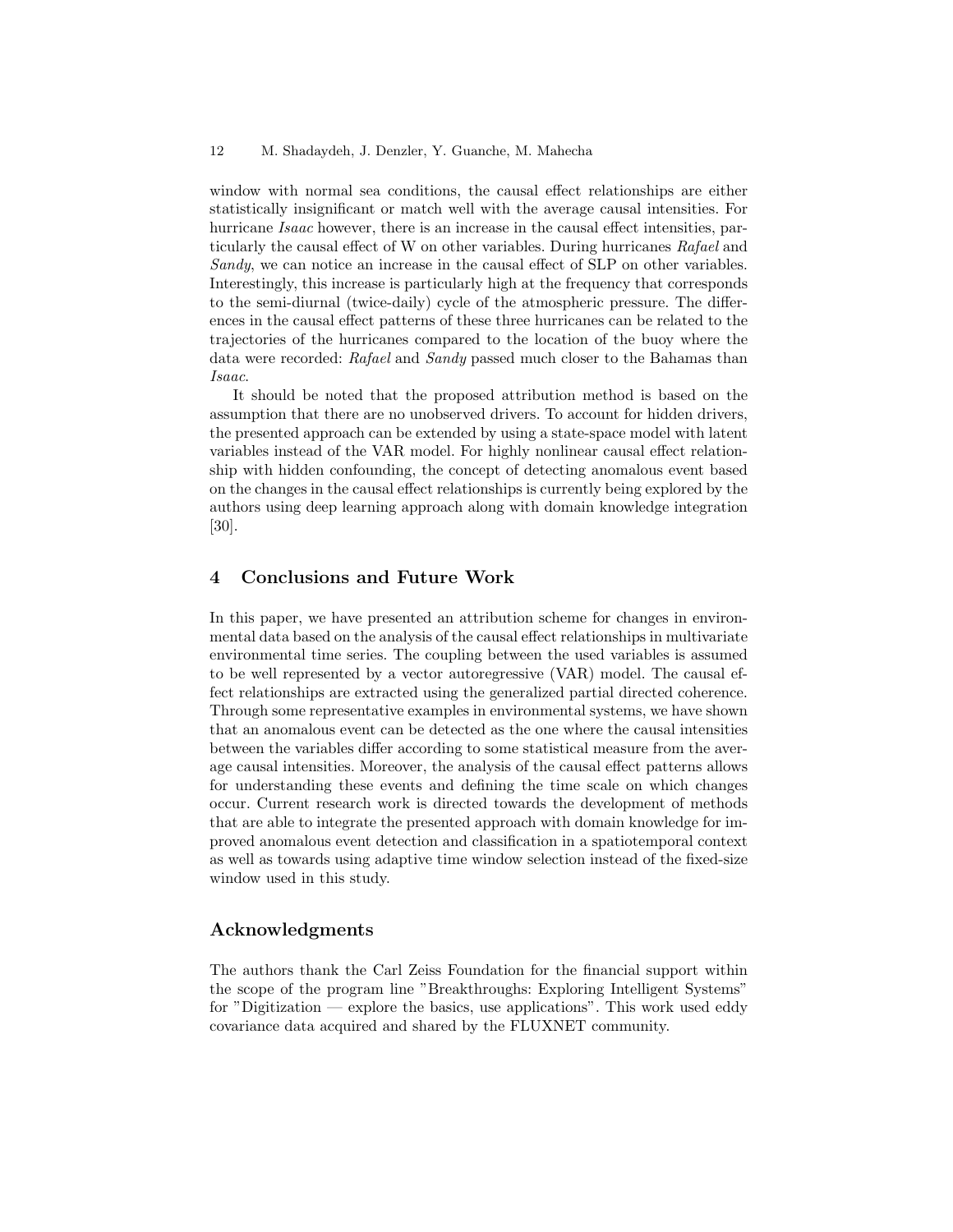## References

- 1. The mvgc multivariate granger causality toolbox: A new approach to grangercausal inference. Journal of Neuroscience Methods 223, 50 – 68 (2014)
- 2. A., W.E., T., N.A.: Dual Extended Kalman Filter Methods, chap. 5, pp. 123–173. Wiley-Blackwell (2002). https://doi.org/10.1002/0471221546.ch5
- 3. Akaike, H.: A new look at the statistical model identification. IEEE Transactions on Automatic Control 19(6), 716–723 (December 1974). https://doi.org/10.1109/TAC.1974.1100705
- 4. Anderson, T.: The Statistical Analysis of Time Series. Wiley Classics Library, Wiley (1994)
- 5. Attanasio, A. Pasini, A., Triacca, U.: Granger causality analyses for climatic attribution. Atmospheric and Climate Sciences 3(4), 515–522 (2013). https://doi.org/10.4236/acs.2013.34054
- 6. Baccal´a, L.A., Sameshima, K., Takahashi, D.: Generalized partial directed coherence. In: Digital Signal Processing, 2007 15th International Conference on. pp. 163–166. IEEE (2007)
- 7. Barnett, L., Seth, A.K.: Behaviour of granger causality under filtering: Theoretical invariance and practical application. Journal of Neuroscience Methods  $201(2)$ , 404– 419 (2011). https://doi.org/https://doi.org/10.1016/j.jneumeth.2011.08.010
- 8. Barz, B., Guanche, Y., Rodner, E., Denzler, J.: Maximally divergent intervals for extreme weather event detection. In: MTS/IEEE OCEANS Conference Aberdeen. pp. 1–9 (2017). https://doi.org/10.1109/OCEANSE.2017.8084569
- 9. Eichler, M.: Graphical modelling of multivariate time series. Probability Theory and Related Fields 153(1), 233–268 (Jun 2012). https://doi.org/10.1007/s00440- 011-0345-8
- 10. Faes, L., Porta, A., Nollo, G.: Testing frequency-domain causality in multivariate time series. IEEE Transactions on Biomedical Engineering 57(8), 1897–1906 (2010)
- 11. Faghmous, J.H., Kumar, V.: A big data guide to understanding climate change: The case for theory-guided data science. Big data 2 3, 155–163 (2014)
- 12. Feldhoff, J., Donner, R.V., Donges, J.F., Marwan, N., Kurths, J.: Detection of coupling directions by means of inter-system recurrence networks. Phys. Lett. A 376, 3504–3513 (2012)
- 13. Frank, P.: Analytical and qualitative model-based fault diagnosis a survey and some new results. European Journal of Control  $2(1)$ ,  $6 - 28$  (1996). https://doi.org/https://doi.org/10.1016/S0947-3580(96)70024-9
- 14. Geweke, J.: Measurement of linear dependence and feedback between multiple time series. Journal of the American statistical association 77(378), 304–313 (1982)
- 15. Granger, C.W.J.: Investigating causal relations by econometric models and cross-spectral methods. Econometrica 37(3), 424–438 (1969), http://www.jstor.org/stable/1912791
- 16. Granger, C.W.: Investigating causal relations by econometric models and crossspectral methods. Econometrica: Journal of the Econometric Society pp. 424–438 (1969)
- 17. Haykin, S.: Adaptive Filter Theory (3rd Ed.). Prentice-Hall, Inc., Upper Saddle River, NJ, USA (1996)
- 18. Mahecha, M.D., Gans, F., Sippel, S., Donges, J.F., Kaminski, T., Metzger, S., Migliavacca, M., Papale, D., Rammig, A., Zscheischler, J.: Detecting impacts of extreme events with ecological in situ monitoring networks. Biogeosciences  $14(18)$ , 4255–4277 (2017). https://doi.org/10.5194/bg-14-4255-2017